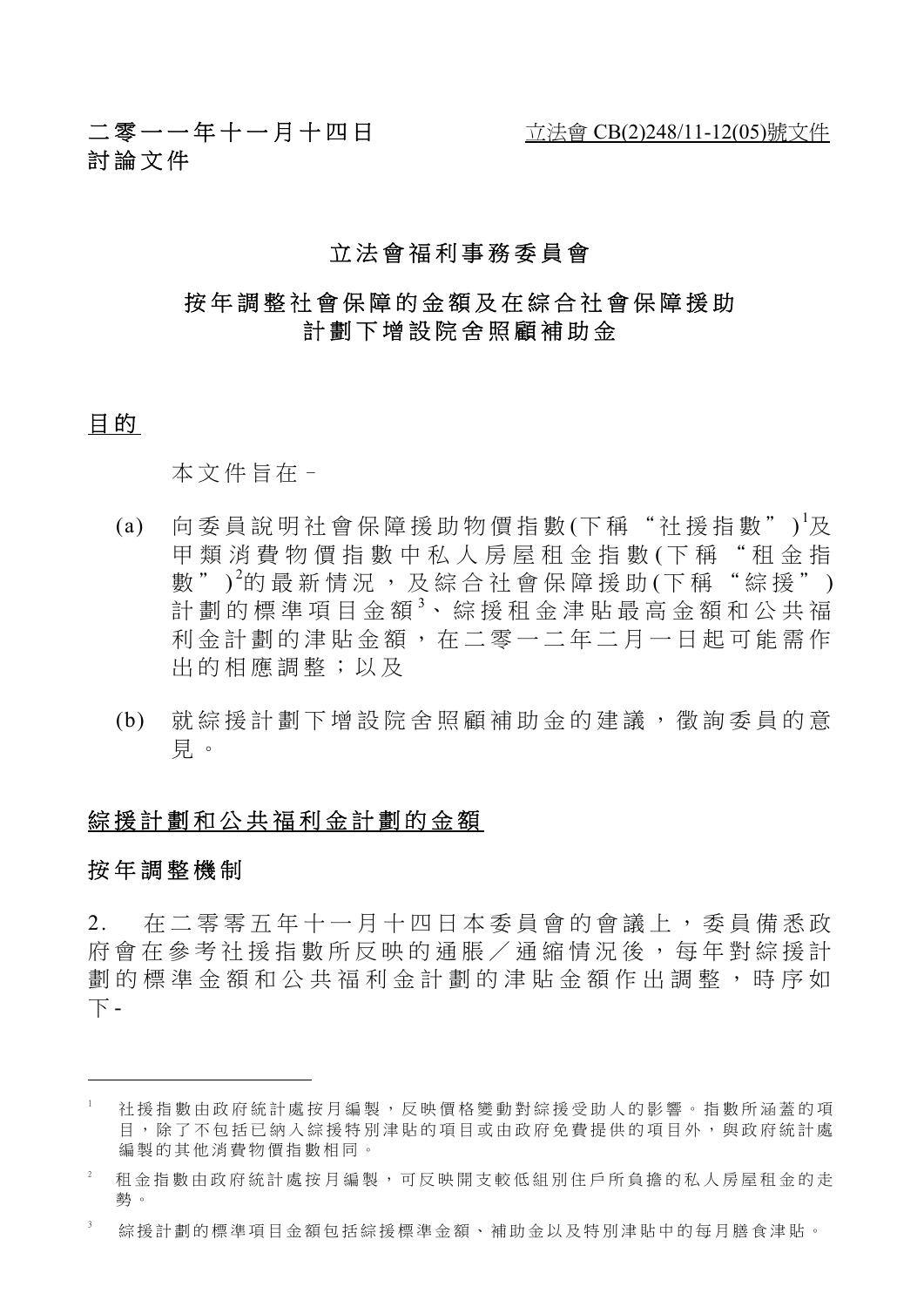- (a) 向本委員會提交有關資料;
- (b) 根據社援指數過去十二個月 (即每年十一月一日至翌年十 月三十一日)的變動,在十二月向立法會財務委員會(下稱 "財委會 ")提交建議;以及
- (c) 在翌年二月實施經調整後的金額,讓社會福利署 (下稱"社 署")有足夠時間進行所需的電腦系統調整工作,以便向綜 援受助人及公共福利金受惠人發放該金額。

3. 財委會於二零一零年十二月十七日的會議上,通過把綜援計 劃的標準項目金額以及公共 福利金計劃的津貼金額上調 3.4%的 建 議。社署於二零一一年二月一日實施經調整後的金額。

4. 現時不同成員人數綜援住戶的平均每月援助金額,以及高齡 津貼和傷殘津貼金額見附件一。

# 二零一零至一一年度的社援指數變動及調整金額建議

5. 如下圖所示,在二零一零年十月至二零一一年九月期間,社 援指數的十二個月移動平均數,較二零零九年十一月至二零一零 年十月期間的平均數累積上升 4.8%。社援指數權數系統亦已按原 定計劃進行了每五年一度的更新,由過往以二零零四/零五年作 為基期,改為以二零零九/一零年作為基期。權數系統是根據住 戶開支統計調查所得數據,如實顯示綜援受助人用於個別商品及 服務類別的開支,佔其總開支的比重。把這套權數應用於計算社 援指數,就能夠更準確地反映價格變動對綜援受助人的影響。權 數系統需要定期更新,以確保能掌握綜援受助人最新的開支模 式。有關更新系統的詳情,請參閱<u>附件二</u><sup>4</sup>。

 $\overline{a}$ 

<sup>4</sup> 該社援指數的專題文章亦會在《香港統計月刊》二零一一年十一月號刊登。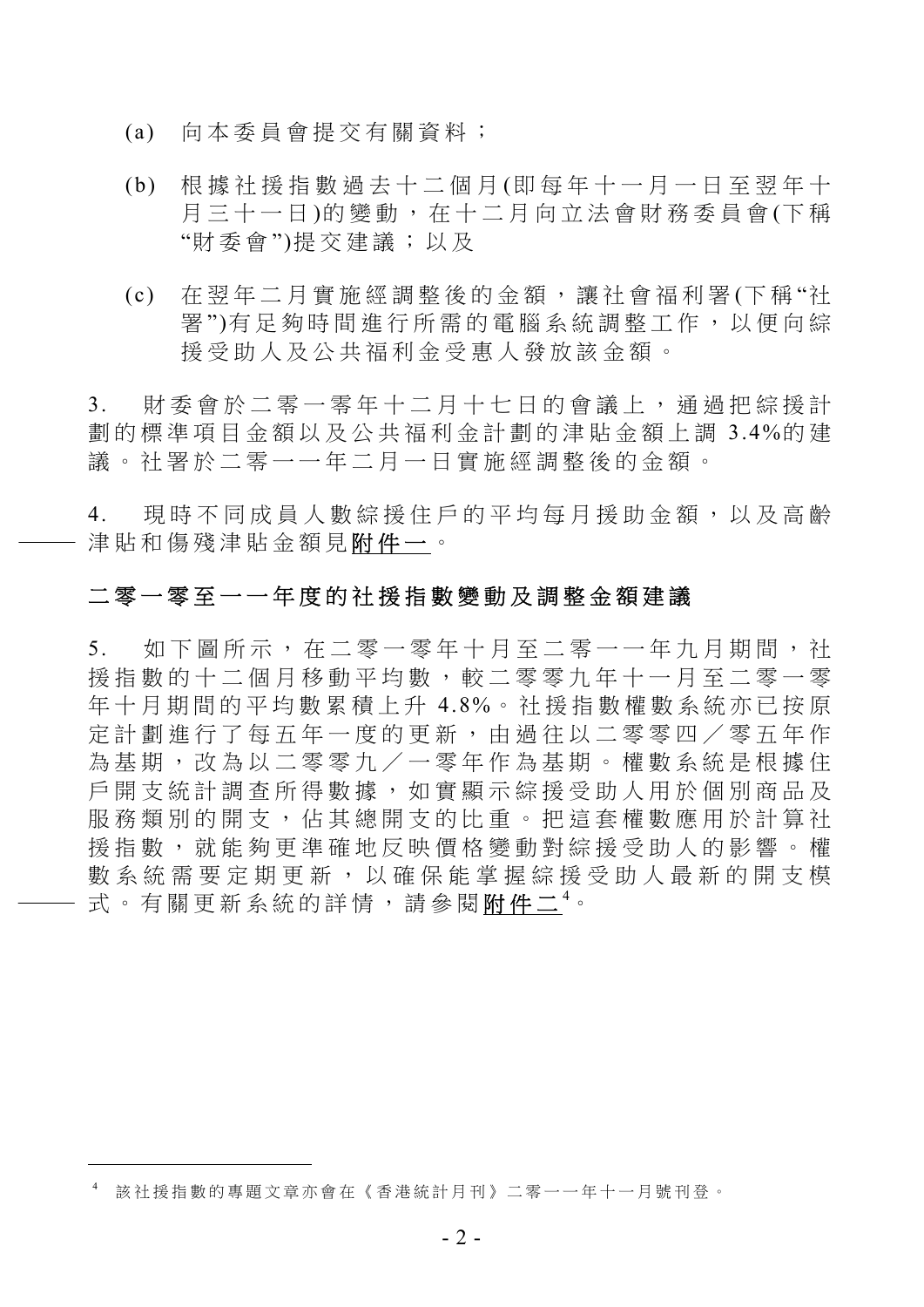

6. 二零一一年十月份的數據將於十一月底整理完畢,屆時我們 可以計算出社援指數截至二零一一年十月三十一日的按年變動。 按現時趨勢,我們預計有關數據會繼續錄得正增長。我們將根據 二零一一年十月份的社援指數數據,向財委會提交最終建議。

## 租金津貼最高金額

7. 綜援住戶可獲發租金津貼,以應付住屋開支。津貼金額相等 於該住戶實際支付的租金,或者是按符合領取綜援資格的住戶成 員人數釐訂的最高金額,以較低者為準。財委會在一九九八年四 月三日的會議上通過授權庫務局局長 (即現財經事務及庫務局局 長 )根據租金指數的變動幅度調整租金 津貼每月最高金額。該金 額現時的水平載於附件三。

8. 截至二零一一年九月,租金指數的十二個月移動平均數顯示 租金津貼最高金額有 4.9%的上調空間。按現時趨勢,我們亦預計 有關數據會繼續錄得正增長。我們將根據二零一一年十月份的租 金指數數據,按既定機制調 整租金津貼最高金額。

## 在綜援計劃下增設院舍照顧補助金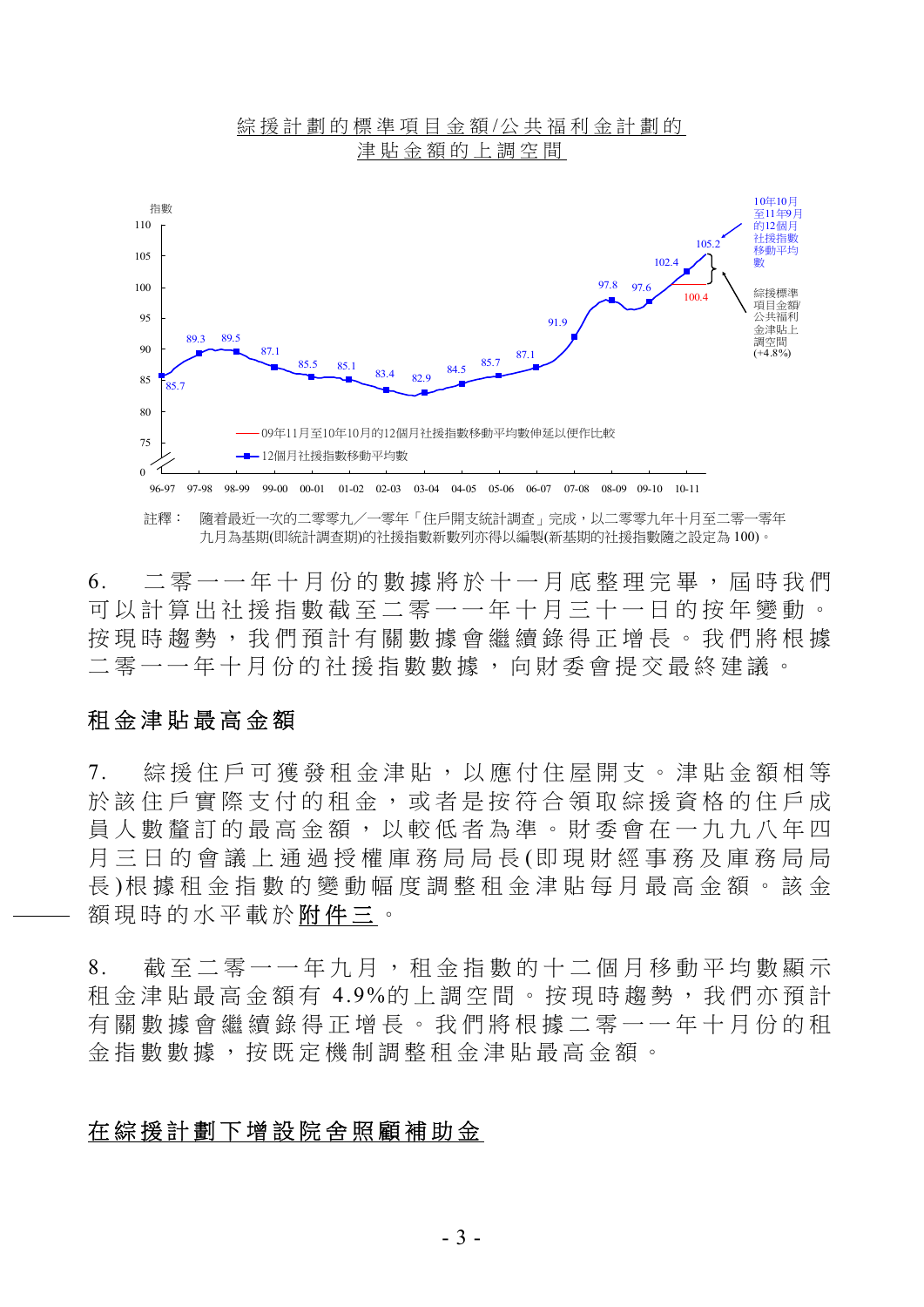9. 行政長官在二零一一至一二年施政報告表示,目前的長者社 區照顧服務發展尚未成熟;考慮到不少長者仍選擇入住非資助安 老院舍,我們建議在綜援計劃下,為所有 60 歲或以上、使用非 資助安老院舍住宿服務的受助人增設每月 250 元 院舍照顧補助 金,以減輕他們的院費負擔。殘疾及健康欠佳的綜援受助人入住 非資助院舍宿位也可領取,年齡不限。建議預計可惠及約 3 萬名 受助人。

# 財政影響

10. 如上文所述,我們將於稍後才獲得足夠數據以完成對社援指 數按年變動的計算和確定按年調整的財政影響。建議的院舍照顧 補助金則預計每年涉及額外經常開支約 1 億 100 萬元。

# 落實建議

11. 我們將會在參考社援指數的最新數字後,尋求財委會批准 調整綜援計劃的標準項目金額以及公共福利金計劃的津貼金額的 建議。如獲財委會批准,建議的新金額將由二零一二年二月一日 起生效。如獲財經事務及庫務局局長批准,租金津貼每月最高金 額的調整亦會於同日生效。由於綜援計劃及公共福利金計劃均為 不設現金支出限額的計劃,有需要時我們會向財委會申請在二零 一一至一二年度追加撥款,以確保有足夠款項及時發放援助金。

12. 至於院舍照顧補助金,所需資源會在有關年度 (即二零一 二至一三年度及之後 )的預算反映。社署預計於二零一二年年中 完成有關的電腦系統調整工作後,發放該補助金給合資格的綜援 受助人。

# 勞工及福利局 社會福利署 二零一一年十一月

 $\overline{a}$ 

<sup>5</sup> 院舍照顧補助金的金額會每年按社援指數的變動作出調整。 *.*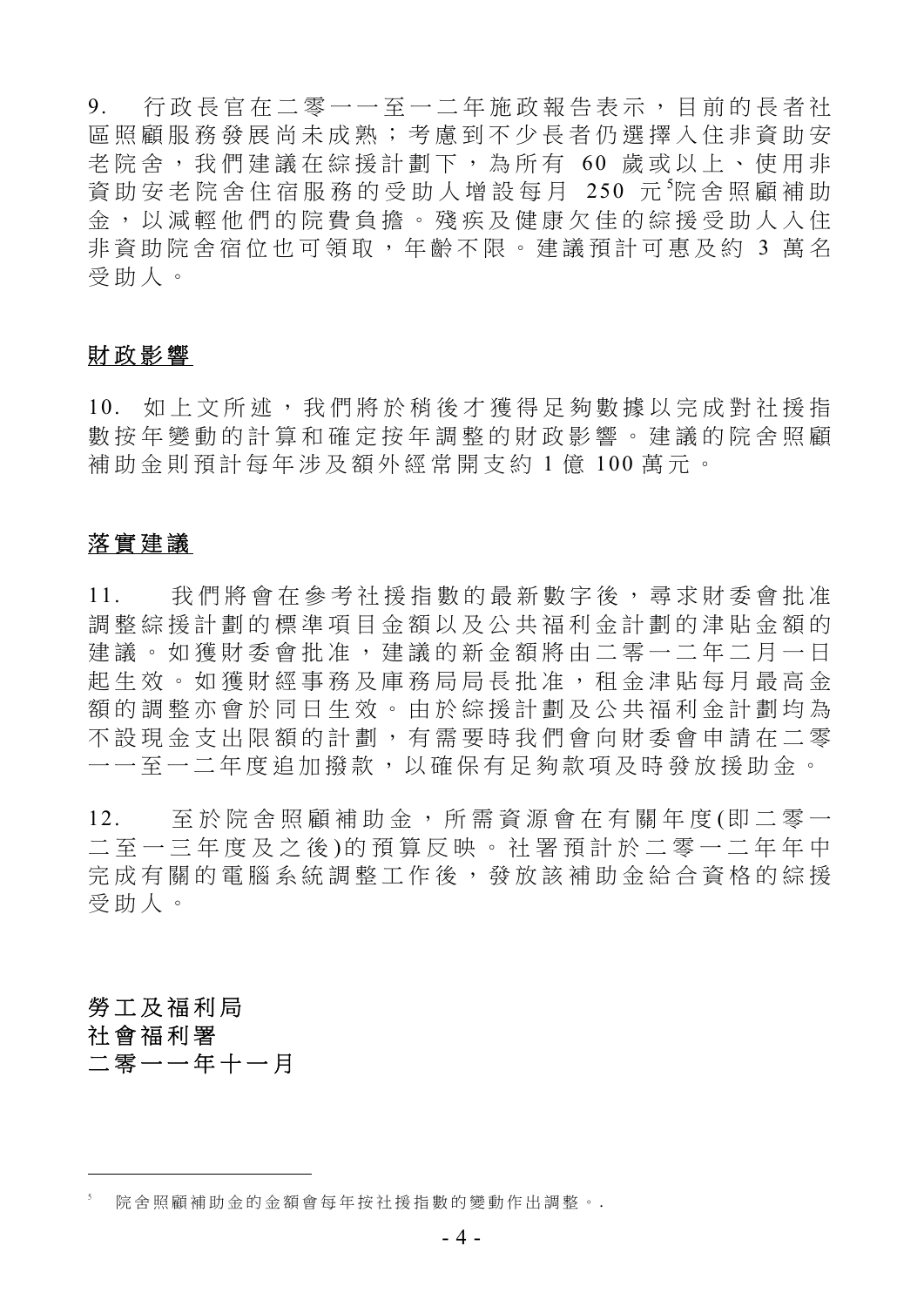# 附件一

# 按合資格住戶成員人數劃分的平均每月 綜合社會保障援助金額

*(*指綜合社會保障援助 *(*綜 援 *)*住戶在沒有其他收入的情 況下領取的綜援金額。估計數字是按二零零九年十一 月至二零一零年十月的綜援個案,及以二零一一年十 月一日起實施的綜援金額編製。 *)* 

| 合資格住戶成員人數 | 平均每月綜援金額   |
|-----------|------------|
|           | 4,356 元    |
|           | $6,946$ 元  |
|           | $9,035$ 元  |
|           | $10,641$ 元 |
|           | 12,423 元   |

# 由二零一一年二月一日起實 施的高齡津貼每月金額

| 類<br>別 | 額<br>金<br>每 |
|--------|-------------|
| 普通高齡津貼 | $1,035$ 元   |
| 高額高齡津貼 |             |

# 由二零一一年二月一日起實 施的傷殘津貼每月金額

| 類別     | 每月金額      |
|--------|-----------|
| 普通傷殘津貼 | $1,325$ 元 |
| 高額傷殘津貼 | $2,650$ 元 |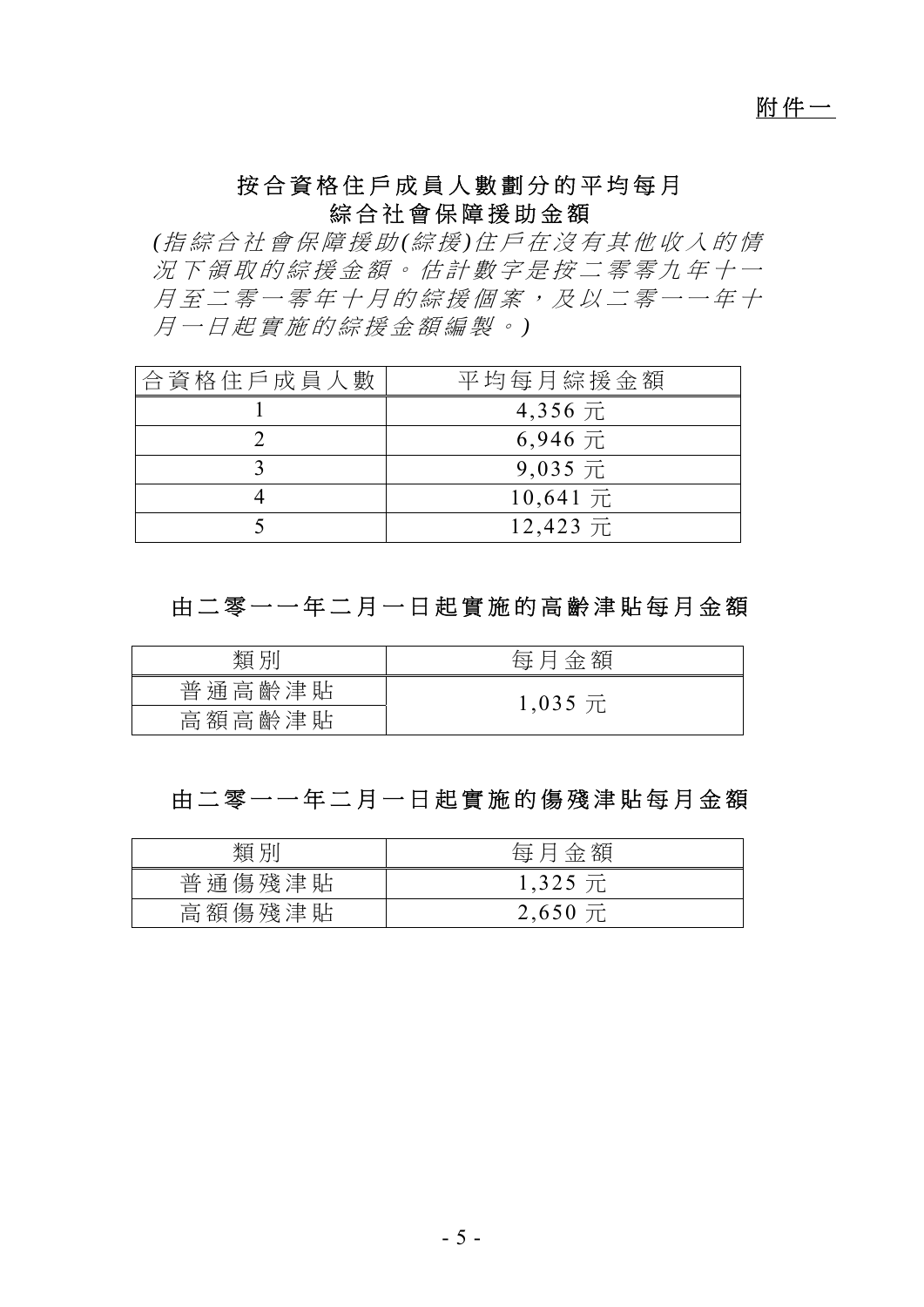# 社會保障援助物價指數 **The Social Security Assistance Index of Prices**

社會保障援助物價指數(社援指數)是用來反映綜合社會保障援助(綜援)標 準金額所包括的商品和服務的價格變動對綜援受助人的影響。這個指數由政府 統計處編製,供社會福利署按價格變動調整綜援標準金額時作為參考。

本文闡述社援指數的編製方法、指數基期的重訂(新基期為二零零九/一零 年)及其應用於綜援計劃的情況。

The Social Security Assistance Index of Prices (SSAIP) is compiled to reflect the impact of price changes on recipients of Comprehensive Social Security Assistance (CSSA) insofar as the items of goods and services covered under the CSSA standard rates are concerned. The index is compiled by the Census and Statistics Department for use by the Social Welfare Department as a reference in making adjustments to CSSA standard rates to take account of price changes.

This article describes the method of compilation of the SSAIP, the re-basing of the index to 2009/10 and its application in the CSSA Scheme.

如對本文有任何查詢,請聯絡社會福利署研究及統計組 (電話: 2892 5228;電郵: rsenq@swd.gov.hk)。

If you have any enquiries on this article, please contact the Research and Statistics Section, Social Welfare Department (Tel. : 2892 5228; e-mail :  $r$ senq $@s$ wd.gov.hk ).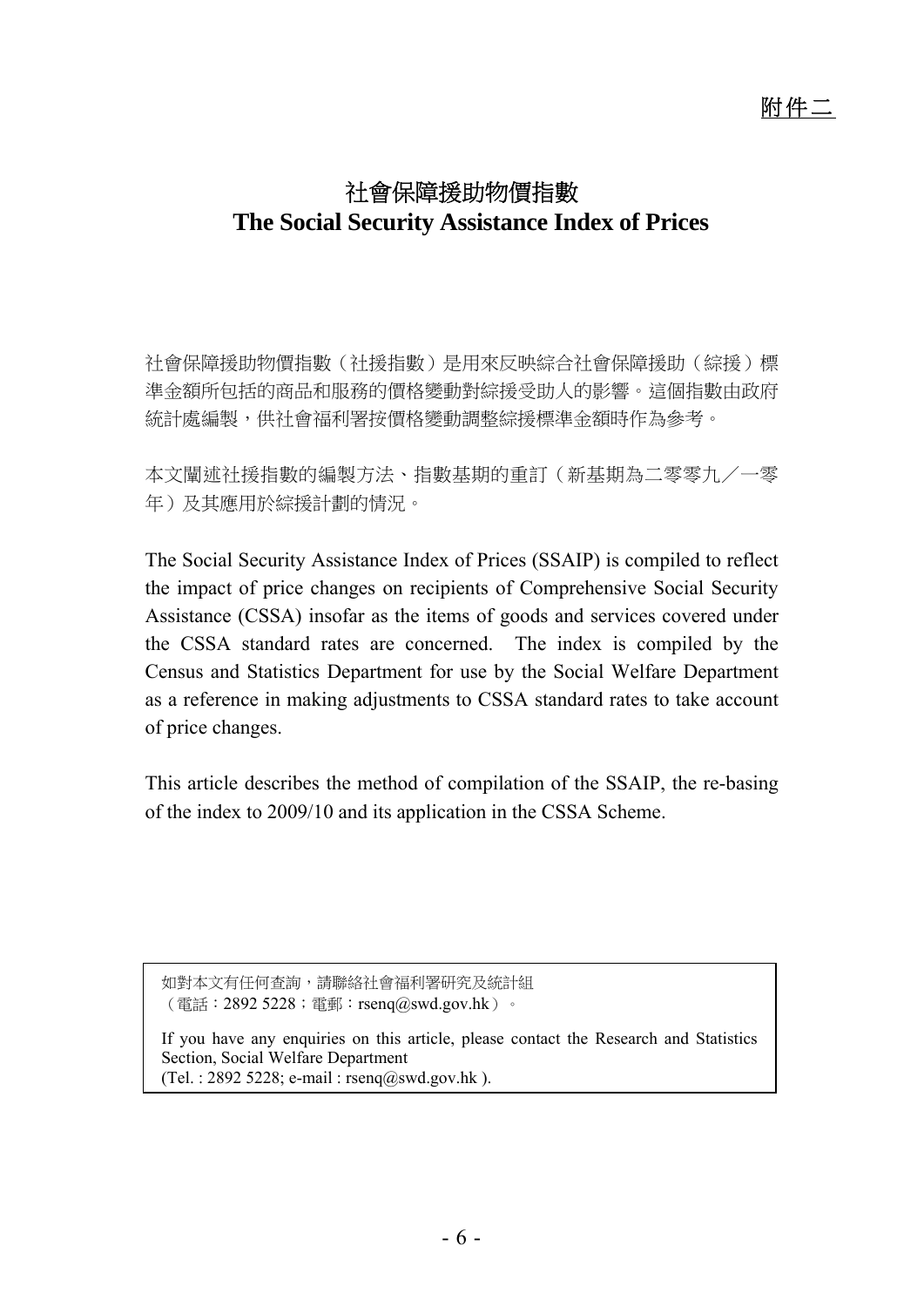# 社會保障援助物價指數 **The Social Security Assistance Index of Prices**

1.1 香港常用的消費物價指數是甲類消費物 價指數、乙類消費物價指數及丙類消費物價 指數。這三類消費物價指數由政府統計處編 製,是用作反映不同開支範圍的住戶所使用 的商品和服務的價格變動。甲類消費物價指 數的對象是約 50%屬較低開支範圍的住戶; 乙類消費物價指數的對象則是約 30%屬中等 開支範圍的住戶;而丙類消費物價指數的對 象則是約 10%屬較高開支範圍的住戶。綜合 消費物價指數則是根據以上所有住戶的總體 開支模式而編製,反映消費物價轉變對整體 住戶的影響。至於其餘 10%屬於最低及最高 開支範圍的住戶及領取綜合社會保障援助 (綜援)的住戶則不包括在內。消費物價指 數的變動,普遍用作顯示影響消費者的通貨 膨脹或通貨緊縮的指標。

1.2 社會保障援助物價指數(社援指數)是 一個具有以上消費物價指數的功能,而對象是 綜援受助人的消費物價指數。這個指數是由政 府統計處編製,用以反映綜援標準金額所包括 的商品和服務的價格變動對綜援受助人的影 響,供社會福利署(社署)按價格變動調整綜 援標準金額時作為參考。

1.3 本文闡述社援指數的編製方法、指數基 期的重訂(新基期為二零零九/一零年)及其 應用於綜援計劃的情況。

2.1 綜援計劃(一九九三年七月一日前為公 共援助(公援)計劃)是向有需要的個人或家 庭提供經濟援助,使他們的入息達到一定的水

## **1.** 引言 **1. Introduction**

1.1 The commonly used Consumer Price Indices (CPIs) in Hong Kong are the CPI(A), CPI(B) and CPI(C). These three indices are compiled by the Census and Statistics Department (C&SD) to reflect changes in the prices of goods and services consumed by households in different expenditure ranges. CPI(A) relates to about 50% of households in the relatively low expenditure range; CPI(B) relates to the next 30% of households in the medium expenditure range; and CPI(C) relates to the next 10% of households in the relatively high expenditure range. A Composite CPI is also compiled based on the overall expenditure pattern of all the above households taken together, to reflect the impact of overall consumer price changes on all the affected households as a whole. The remaining 10% households in the lowest and the highest expenditure ranges and those living on the Comprehensive Social Security Assistance (CSSA) are not covered. Changes in the CPI are widely used as indicators of the inflation or deflation affecting consumers.

1.2 The Social Security Assistance Index of Prices (SSAIP) is a CPI which has functions like those of other indices mentioned above but targets CSSA recipients in particular. The index is compiled to reflect the impact of price changes on CSSA recipients insofar as the items of goods and services covered under the CSSA standard rates are concerned. It is compiled by C&SD for use by the Social Welfare Department (SWD) as a reference in making adjustments to CSSA standard rates to take account of price changes.

1.3 This article describes the method of compilation of the SSAIP, the re-basing of the index to 2009/10 and its application in the CSSA Scheme.

### **2.** 綜援計劃 **2. The CSSA Scheme**

2.1 The CSSA Scheme (known as Public Assistance (PA) Scheme before 1 July 1993), which is means-tested, is designed to provide financial assistance to bring the income of needy individuals or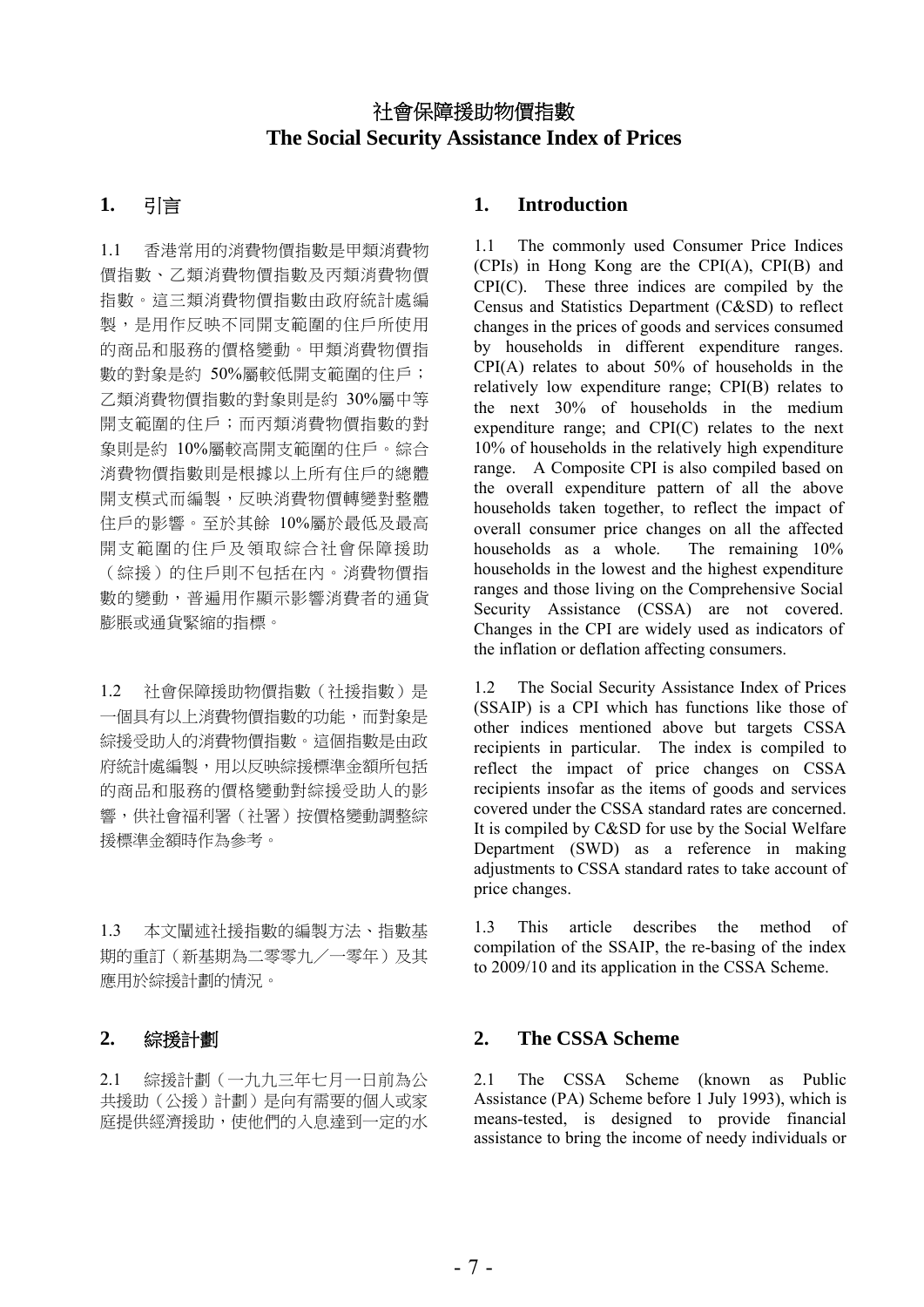平,以應付基本生活需要。申請人須接受經濟 狀況調查。

- (甲) 供受助人應付基本及一般需要,如食 品、電力與燃氣、衣履及交通的標準金 額;
- (乙) 就單親家庭、殘疾、健康欠佳、長者和 長期受助人的特別需要而發放的補助 金;及
- (丙) 由於年老、傷殘、就學、住屋及其他家 庭特別情況而引致的特別需要所發放的 特別津貼,例如租金、水費及排污費、 就學費用、特別膳食、康復及外科用 具。

2.3 標準金額及補助金會按社援指數的變動 而定期調整,以跟上價格的變動。特別津貼大 多按實際支出支付,部分則定有最高限額,社 署會因應價格的變動,不時檢討和調整所定的 限額。

3.1 社援指數(前稱公共援助物價指數)於 一九七二年首次編製。指數的權數,即各商品 和服務的相對重要性,乃參照當時反映低開支 住戶開支模式的修訂消費物價指數的權數而編 算。及至社署聯同統計處進行「一九七四/七 五年住戶開支統計調查」,將公援住戶首次納 入調查範圍內,他們的開支模式亦因而得以確 立,並用作編算指數的權數系統。此後,權數 便按每五年進行一次的「住戶開支統計調查」 的結果而重訂。

families up to a prescribed level to meet their basic needs.

2.2 綜援金分為三類: 2.2 There are three types of payments under the CSSA Scheme :

- (a) standard rates to meet the basic and general needs of different types of recipients such as food, electricity and gas, clothing and footwear and transport;
- (b) supplements to meet the specific needs of single parent families, disabled, ill-health, elderly and long-term recipients; and
- (c) special grants to meet the particular needs arising from old age, disability, education, accommodation and other family circumstances, such as rent, water and sewage charges, schooling expenses, special diets, rehabilitation and surgical appliances.

2.3 The standard rates and supplements are reviewed periodically to keep pace with price changes, with due regard to the rate of change in the SSAIP. Most of the special grants are provided to meet the actual costs and others are payable up to prescribed ceilings which are reviewed and adjusted from time to time to take account of price changes.

### **3.** 社援指數的發展及編訂 **3. Development and Compilation of the SSAIP**

3.1 The SSAIP (then known as the Public Assistance Index of Prices) was first constructed in 1972. The weights, i.e. relative importance of the goods and services covered by the index, were derived from those of the then Modified CPI which related to low expenditure households that time. In the 1974/75 round of the Household Expenditure Survey (HES) jointly conducted by C&SD and SWD, a sample of PA households was first included. The expenditure pattern of CSSA recipients was accordingly established and used to derive the weighting system for the index. Thereafter, the weighting system was updated according to the results of each round of the HES, which is conducted once every five years.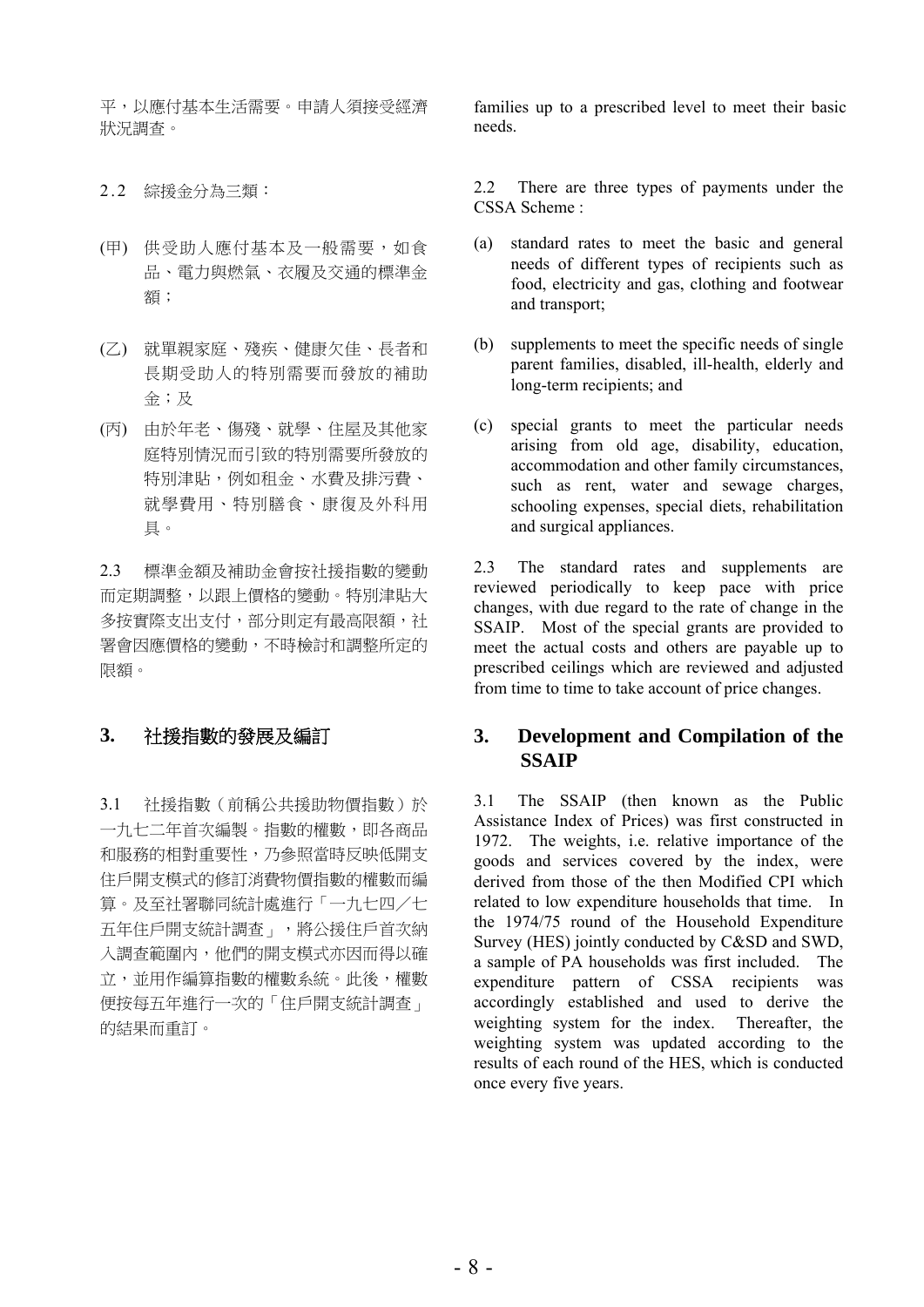3.2 按月編訂的社援指數是由下列三個基本 部分組成:

- 
- (乙) 權數系統,即個別商品及服務項目所佔 的相對重要性;及
- 

3.3 上述(甲)部分包括綜援受助人所使用 的各項商品及服務,但下述 3.4 段所列的項目 則不包括在內,原因是這些項目:(i)是根據 實際開支支付;(ii)已包括在特別津貼之內, 而特別津貼會按價格轉變定期作出相應調 整;或(iii)由政府免費提供。

3.4 以下列出不包括在社援指數之內的商品 及服務項目:

3.2 The SSAIP, computed on a monthly basis, comprises the following three basic components :

- (甲) 指數所涵蓋的一籃子商品及服務; (a) a basket of goods and services covered by the index;
	- (b) a weighting system, i.e. relative importance of individual items of goods and services; and
- (丙) 個別商品及服務的每月平均零售價。 (c) monthly average retail prices of individual items of goods and services.

### 商品及服務籃子 *Basket of goods and services*

3.3 For component (a), all items of goods and services consumed by CSSA recipients are included *except* those listed under para. 3.4. These items are not included because they are : (i) paid on an actual expenditure basis; (ii) covered by additional allowances for which any changes in the prices will be catered for by regular adjustments made to the special grants; or (iii) provided free by the Government.

3.4 The items of goods and services not included in the SSAIP are listed below :

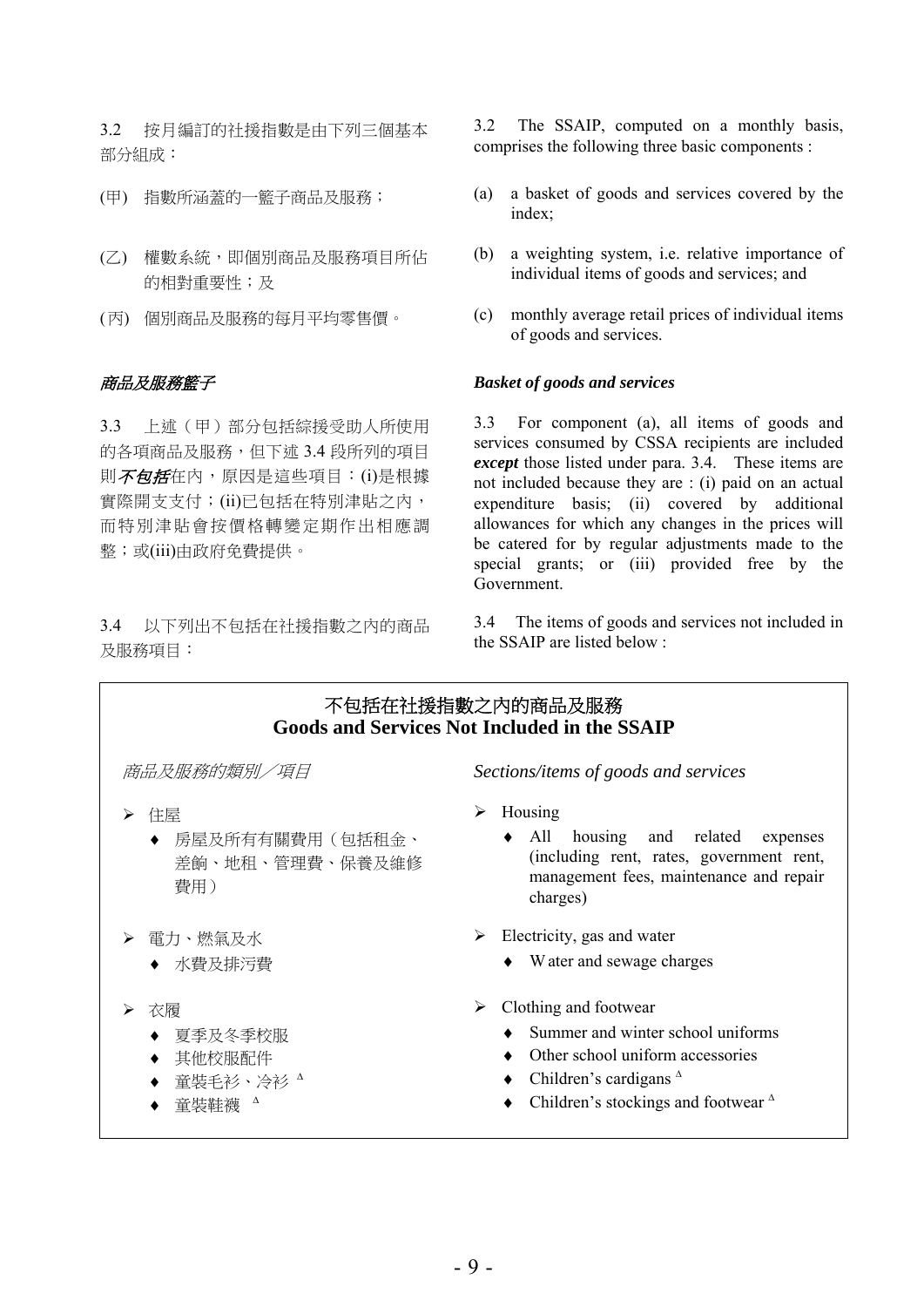# 不包括在社援指數之內的商品及服務(續) **Goods and Services Not Included in the SSAIP (Cont'd)**

- -
	-
	-

- 
- 
- ♦ 教科書(包括幼稚園至中學、毅進 計劃、工藝程度及技術員程度)及 網上教科書
- 
- -
- - ♦ 學費(包括幼稚園至中學、毅進計 劃、工藝程度及技術員程度)
	- ♦ 考試費(有學術性)及其他教育服 務費
	-
	-
	-
	-
	-

i

- 
- 
- 
- ♦ 長者緊急召援系統(平安鐘)的服 務費
- 註釋: 對於有 "∆" 號的項目,特別津貼只佔去該項目部分 的開支,這些項目的開支比重有部分(粗略地以一半 計算)不會計算在社援指數的籃子內。例如,"童裝鞋 襪" 是與就學有關的劃一津貼之下所涵蓋的商品。由 於實際上很難分辨 "童裝鞋襪" 的使用是否與就學有 關,"童裝鞋襪" 的一半開支比重會保留在社援指數的 籃子之內,而另一半比重則不會計算在籃子內。
- **>** 耐用物品 **>** Durable goods
	- ◆ 書句 **◆ Carrying cases for pupils**
	- ◆ 個人雷腦及有關物品<br>◆ Personal computers and related items
		- ♦ 計算機 ♦ Calculators
	- **雜項物品 Miscellaneous goods** 
		- 醫療用品及設備 → → Medical supplies and equipment
		- **◆ Reference books and dictionaries** 
			- Textbooks for kindergarten to secondary, project Yi Jin, craft and technician level and e-textbook
		- ◆ 與就學用途有關的文具 → → Stationery for schooling purposes
- 交通 Transport
	- ◆ 校巴/褓母車車費  **● School bus and nanny bus fares**
- **▶ 雜項服務** 2000年 2000年 2000年 2011年 2012年 2012年 2012年 2012年 2012年 2012年 2012年 2012年 2012年 2013年 2014年 2013年 2014年 2014年 2014年 2014年 2014年 2014年 2014年 2014年 2014年 2014年 2014年 2014年 2014年 2014年 2014年 2014年 2014年 2014年 2014年 2
	- ♦ School fees for kindergarten to secondary, project Yi Jin, craft and technician level
	- ♦ Examination fees (academics) and other educational charges
	- 緊管局及衛生署的醫療服務費 → → Medical services provided by Hospital Authority and Department of Health
	- ♦ 託兒服務費 ♦ Nursery charges
	- 護老院收費 → Charges of residential care home services for elderly
	- ♦ 家務助理收費 ♦ Charges of home help services
	- 上網收費 **↑ Internet service charges**
	- ♦ 殮葬服務費 ♦ Burial expenses
	- 證件相費用(例如學生相)<sup>△</sup> → Passport photo fee (e.g. photo fee for student card) <sup>∆</sup>
	- ◆ 影印/圖文傳真收費 → → Photocopying/fax charges
		- Service fees for emergency alarm system for elders

Note : For items marked with "∆", special grants are expected to account for a fair share of the expenses. They are excluded partially (with a broad-brush apportioning by half) in the SSAIP basket. For example, there is a flat rate grant for school related expenses in which "children's stockings and footwear" is covered. Since it is difficult in practice to distinguish whether the use of "children's stockings and footwear" is for schooling purposes or not, half of the expenditure weight of "children's stockings and footwear" remains in the SSAIP basket while the other half is excluded from the basket.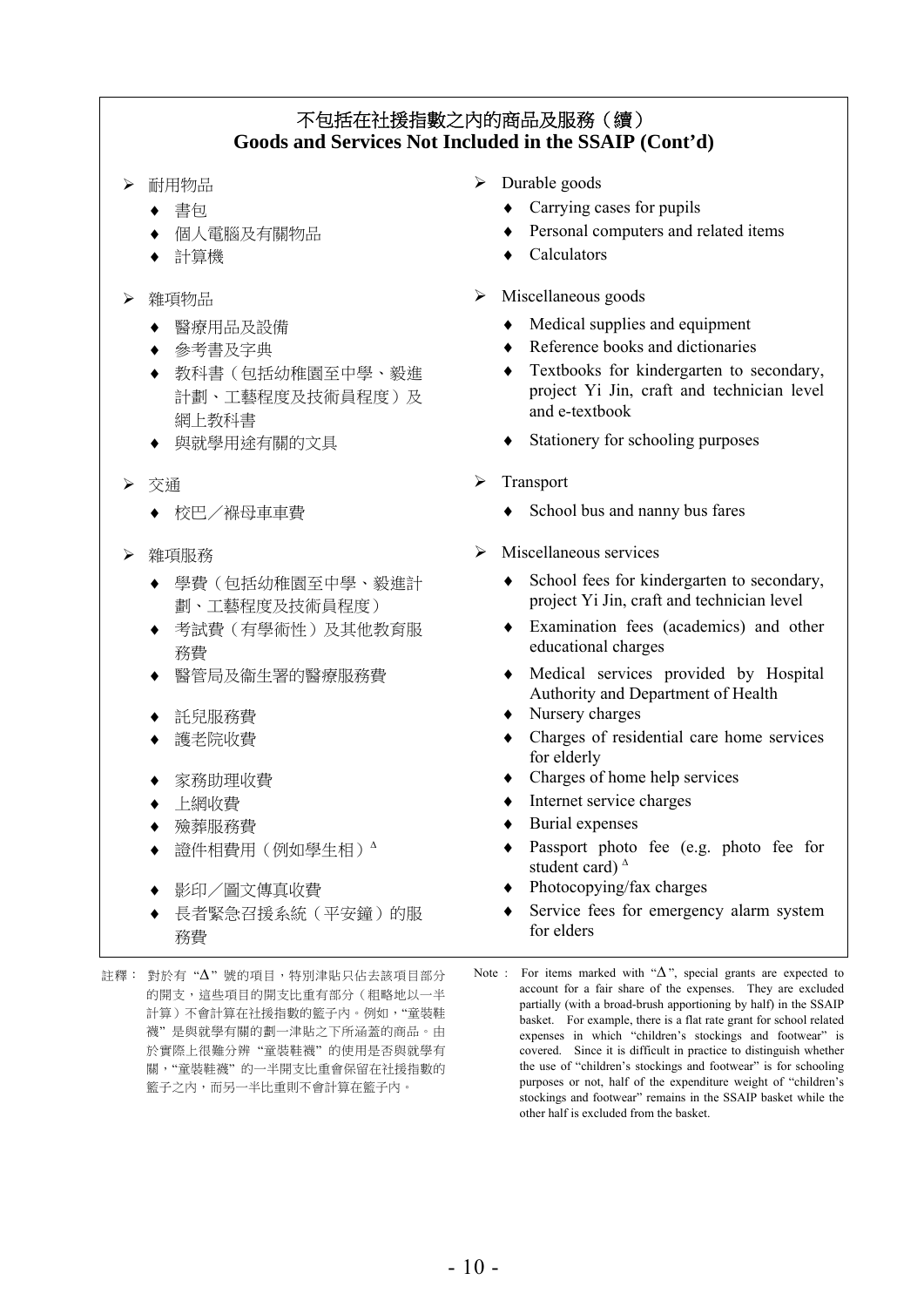3.5 上述(乙)部分的權數是根據「住戶開 支統計調查」所獲得有關綜援受助人用於個別 商品及服務的實際開支與總開支的比率而編 製。因此,權數系統是顯示綜援受助人在綜援 標準金額所包括的消費項目的綜合開支模式。

3.6 隨着最近一次的「二零零九/一零年住 戶開支統計調查」的完成,以二零零九/一零 年為基期的社援指數新數列亦得以編製。採用 新數列,將更能準確反映綜援受助人面對價格 變動的影響。

3.7 表一展示以二零零四/零五年及以二零 零九/一零年為基期的社援指數的權數系統。

3.8 綜援受助人在二零零九/一零年的商品 及服務總開支中,有 69%用於社援指數所包括 的商品及服務(當中以食品佔最大比重,佔 42%);而其餘 31%則用於特別津貼所包括或 政府免費提供的商品及服務。在組成社援指數 的消費項目中,比重最高的是食品(61%), 其次是雜項服務(10%),以及電力、燃氣及 水(8%)。

3.9 開支權數的轉變反映綜援受助人在綜援 標準金額所包括的消費項目的最新開支模式。 當以二零零四/零五年為基期的社援指數與二 零零九/一零年為基期的社援指數比較時,食 品的權數上升六個百分點;雜項物品的權數下 降兩個百分點,而交通及雜項服務的權數則下 降一個百分點。其他類別的商品及服務權數則 大致保持不變,相差少於一個百分點。

### 權數系統 *Weighting system*

3.5 The weights of component (b) are based on the proportion of actual expenditure of CSSA recipients on individual items of goods and services as obtained from the HES. The weighting system thus represents the collective expenditure pattern of CSSA recipients in respect of all consumption items covered by the CSSA standard rates.

3.6 With the completion of the latest round of the HES in 2009/10, a new series of the SSAIP with 2009/10 as the base period has been compiled. The adoption of the new series will reflect more accurately the impact of price changes faced by CSSA recipients.

3.7 Table 1 shows the weighting systems of the 2004/05-based and 2009/10-based SSAIP.

3.8 Of the total expenditure on all goods and services consumed by CSSA recipients in 2009/10, 69% were covered by the SSAIP (with food constituting the largest share of 42%) while the remaining 31% were covered by special grants or provided free by the Government. Expressed as a proportion to all SSAIP consumption items, the largest component was food (61%), followed by miscellaneous services (10%) and electricity, gas and water (8%).

3.9 The changes in expenditure weights reflect the latest expenditure pattern of CSSA recipients in respect of all consumption items covered by the CSSA standard rates. When compared with the 2004/05-based SSAIP, the weights of 2009/10 based SSAIP increased by 6 percentage points for food but decreased by 2 percentage points for miscellaneous goods and 1 percentage point for transport and miscellaneous services. Those for other sections of goods and services remained fairly constant, with changes of less than 1 percentage point.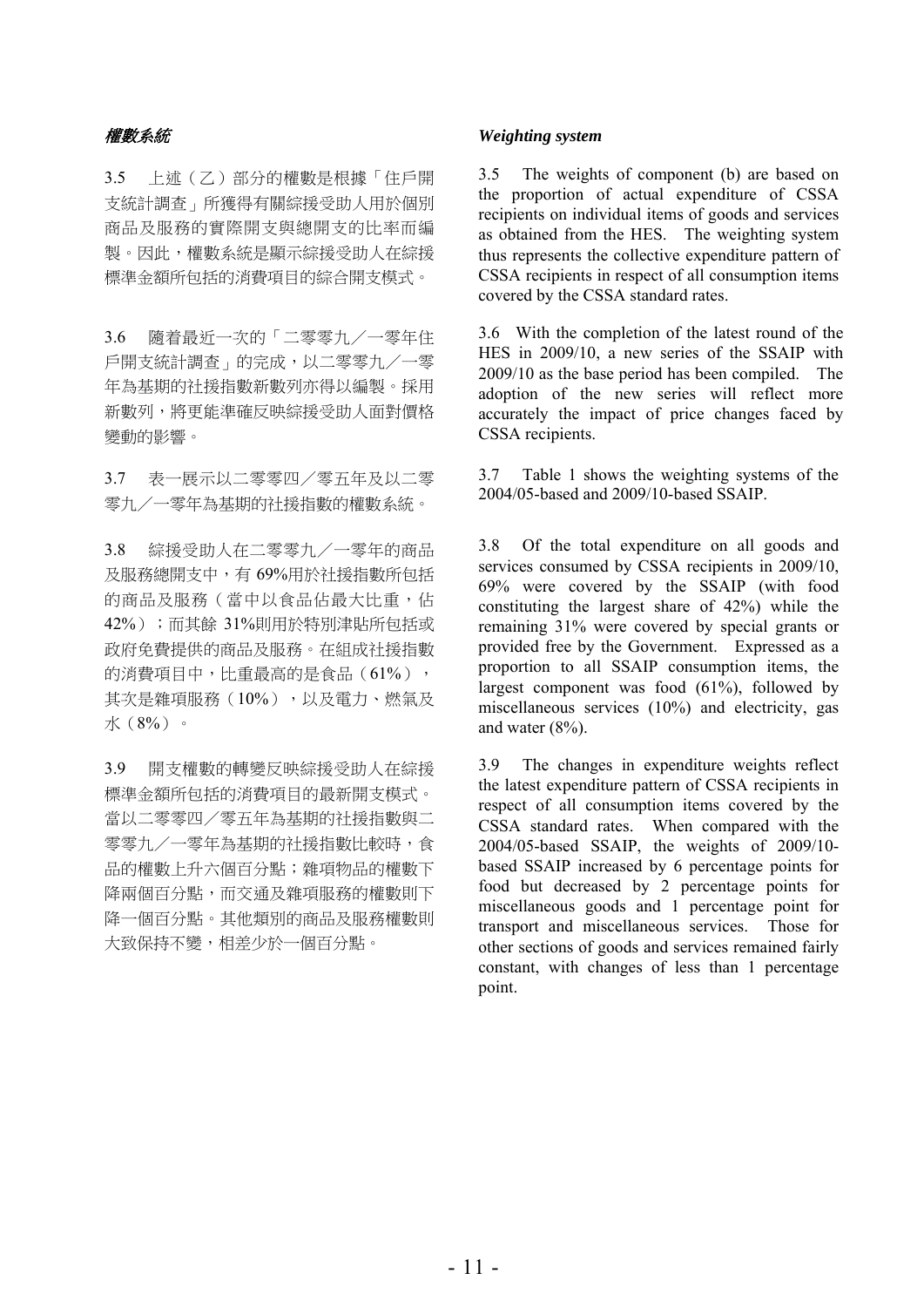## 表一 以二零零四/零五年及以二零零九/一零年為基期的社援指數開支權數

### **Table1 Expenditure Weights of the 2004/05-based and 2009/10-based SSAIP**

|                                                                          |                              |         |         |         | $\%$ |
|--------------------------------------------------------------------------|------------------------------|---------|---------|---------|------|
| 商品或服務類別<br><b>Commodity/Service Section</b>                              | 2004/05                      |         | 2009/10 |         |      |
| 食品<br>Food                                                               | 55.26                        | (36.78) | 61.05   | (42.04) |      |
| 外出用膳<br>Meals bought away from home                                      | 19.11                        | (12.72) | 22.26   | (15.33) |      |
| 食品(不包括外出用膳)<br>Food (excluding meals bought away from home)              | 36.15                        | (24.06) | 38.79   | (26.71) |      |
| 住屋(1)<br>Housing <sup>(1)</sup>                                          | $\qquad \qquad \blacksquare$ | $(-)$   |         | $(-)$   |      |
| 電力、燃氣及水<br>Electricity, gas and water                                    | 8.07                         | (5.37)  | 7.89    | (5.43)  |      |
| 煙酒<br>Alcoholic drinks and tobacco                                       | 2.59                         | (1.72)  | 1.86    | (1.28)  |      |
| 衣履<br>Clothing and footwear                                              | 4.50                         | (3.00)  | 3.98    | (2.74)  |      |
| 耐用物品<br>Durable goods                                                    | 3.03                         | (2.02)  | 2.69    | (1.85)  |      |
| 雜項物品<br>Miscellaneous goods                                              | 9.12                         | (6.07)  | 7.24    | (4.99)  |      |
| 交通<br>Transport                                                          | 6.55                         | (4.36)  | 5.43    | (3.74)  |      |
| 雜項服務<br>Miscellaneous services                                           | 10.88                        | (7.24)  | 9.86    | (6.79)  |      |
| 所有社援指數內的商品或服務項目<br>All SSAIP commodity/service items                     | 100.00                       | (66.57) | 100.00  | (68.87) |      |
| 所有不包括在社援指數内的商品或服務項目<br>All commodity/service items not included in SSAIP |                              | (33.43) |         | (31.13) |      |
| 所有商品或服務類別<br>All commodity/service sections                              | (100.00)<br>(100.00)         |         |         |         |      |

註釋: 由於四捨五入關係,統計表內個別數字加起來可能與 總數略有出入。

Notes : Individual figures in the table may not add up to total due to rounding.

括號內數字為各項商品或服務在總開支中的比重。 Figures in brackets represent the corresponding proportions to the total expenditure on all commodities/services.

(1) 所有住屋及有關開支都不包括在社援指數之內。 ( 1 ) All housing and related expenditures are not included in the SSAIP.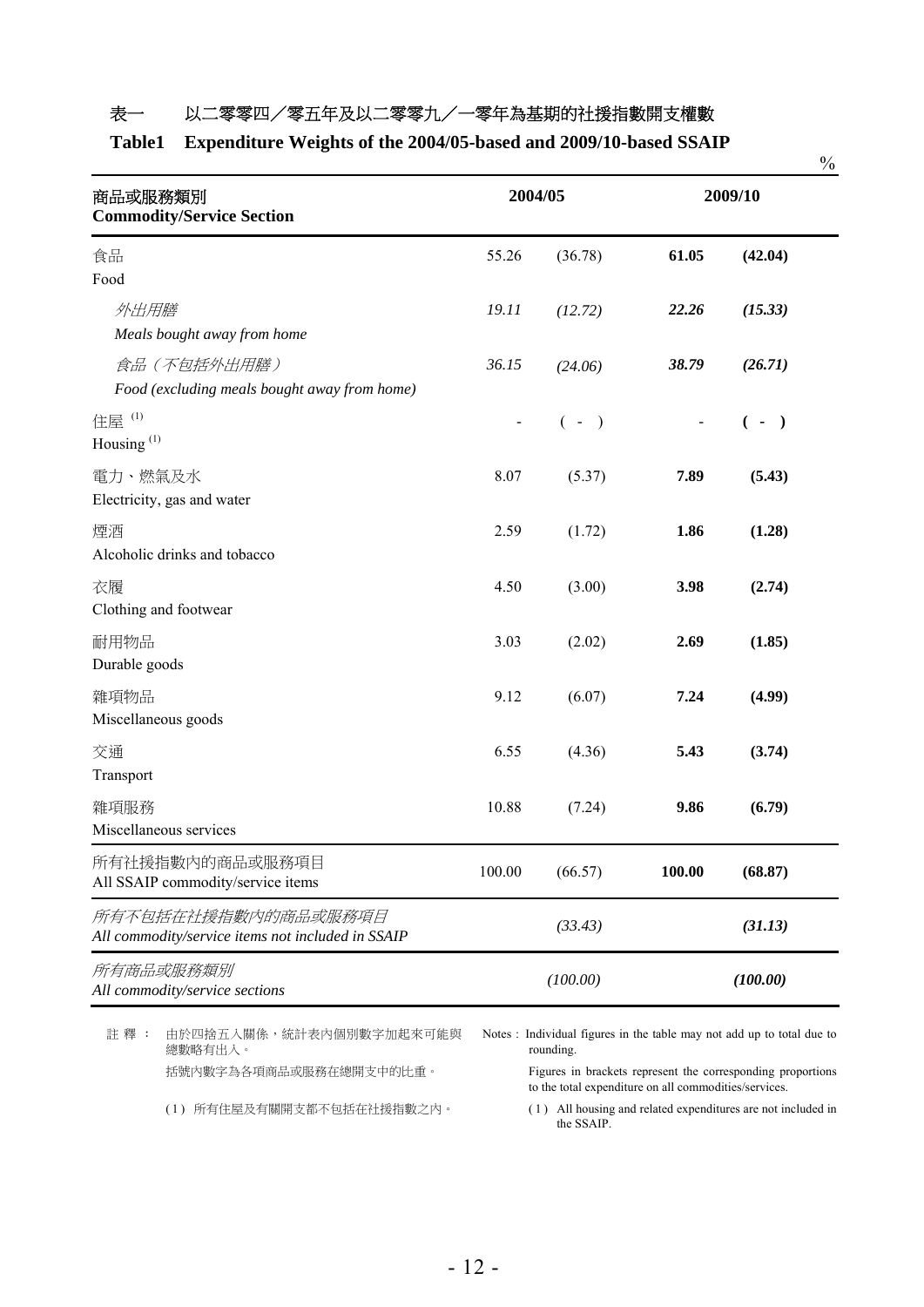3.10 至於(丙)部分,即各項商品及服務的 每月平均零售價,是採用統計處為編製一般消 費物價指數而搜集的價格資料。在該按月零售 物價統計調查中,統計處從不同類別的零售商 店及服務行業商號搜集個別項目的價格資料。 搜集的方法主要以面談訪問形式進行,亦有部 分以電話查詢及郵遞問卷方式取得。過去,所 有用以編製甲類消費物價指數的相關消費項目 的價格資料會用來編製社援指數。由二零零 四/零五年開始,則會選取從綜援受助人所光 顧的零售商店及服務行業商號類別搜集得來的 價格資料,用以編製社援指數,這樣可更準確 地反映綜援受助人所經歷的價格變動。

3.11 社援指數的變動率,是按照個別消費項 目相對於基期的價格變動及其有關的支出權數 來計算。這方法相當於找出,在當時購買與在 基期時購買的同一籃子消費品,所需的總開支 的變動。

3.12 圖一和圖二分別顯示二零零一/零二年 度至二零一零/一一年度期間,社援指數的走 勢及其按年變動率。在這期間,指數由二零零 一/零二年的 85.1 下降至二零零三/零四年 的 82.9,之後逐漸上升至二零零八/零九年的 97.8。然後,指數下降至二零零九/一零年的 97.6,再回升至二零一零/一一年的 102.4。

### 消費項目的每月平均零售價 *Monthly average retail prices of consumption items*

3.10 As regards component (c), i.e. monthly average retail prices of individual items of goods and services, the price data which are collected by C&SD for compiling the general CPIs are used. In that monthly retail price survey, price data on individual items are collected from various types of retail outlets and service providers, mainly by personal visits and supplemented by telephone and postal enquiries. In the past, price data of all relevant consumption items collected for the compilation of the CPI(A) were used in compiling the SSAIP. Starting from 2004/05, price data from the types of retail outlets and service providers patronised by CSSA recipients are selected for inclusion in the compilation to better reflect the price movements they experienced.

### 變動率 *Rate of change*

3.11 The rate of change in the SSAIP is computed by applying the expenditure weights of individual consumption items to their corresponding price changes over the base period. The procedure is equivalent to comparing the total expenditure required to purchase the same consumption basket in the current period with that in the base period.

3.12 Chart 1 and Chart 2 present the movements of the SSAIP and its annual rates of change during 2001/02 to 2010/11 respectively. The index decreased from 85.1 in 2001/02 to 82.9 in 2003/04, increased gradually to 97.8 in 2008/09, decreased to 97.6 in 2009/10 and then increased back to 102.4 in 2010/11.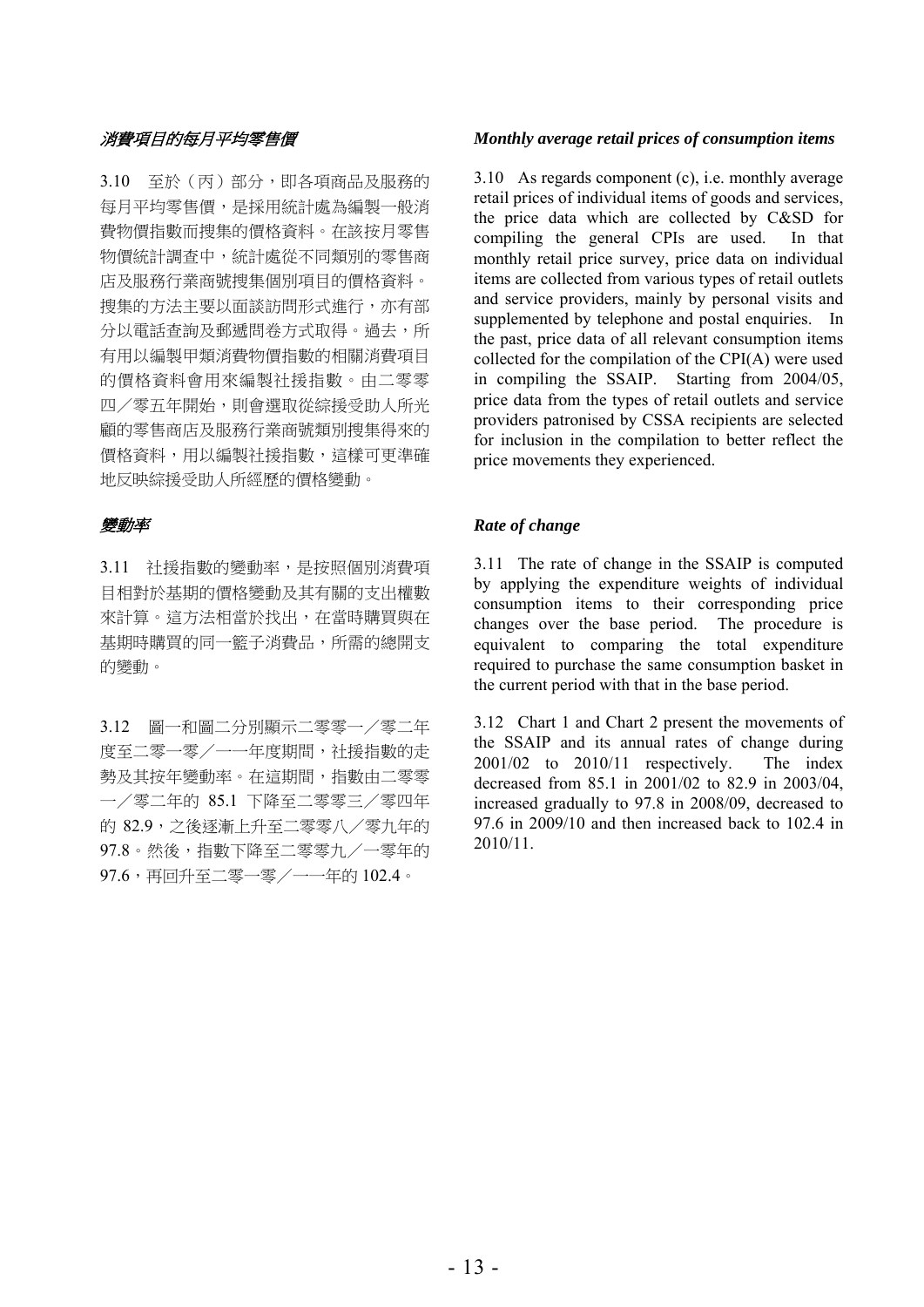



- 註釋:(1) 按年變動率是按二零零九年十月至二零一零年九 月為基期的社援物價指數計算。
- Note : (1) Annual rate of change is computed based on the SSAIP with October 2009 to September 2010 as base period.

# 圖二 二零零一/零二年度至二零一零/一一年度社援物價指數按年變動率 **(1) Chart 2 Annual Rate of Change of the SSAIP, 2001/02-2010/11 (1)**



註釋:(1) 按年變動率是按二零零九年十月至二零一零年九 月為基期的社援物價指數計算。

Note : (1) Annual rate of change is computed based on the SSAIP with October 2009 to September 2010 as base period.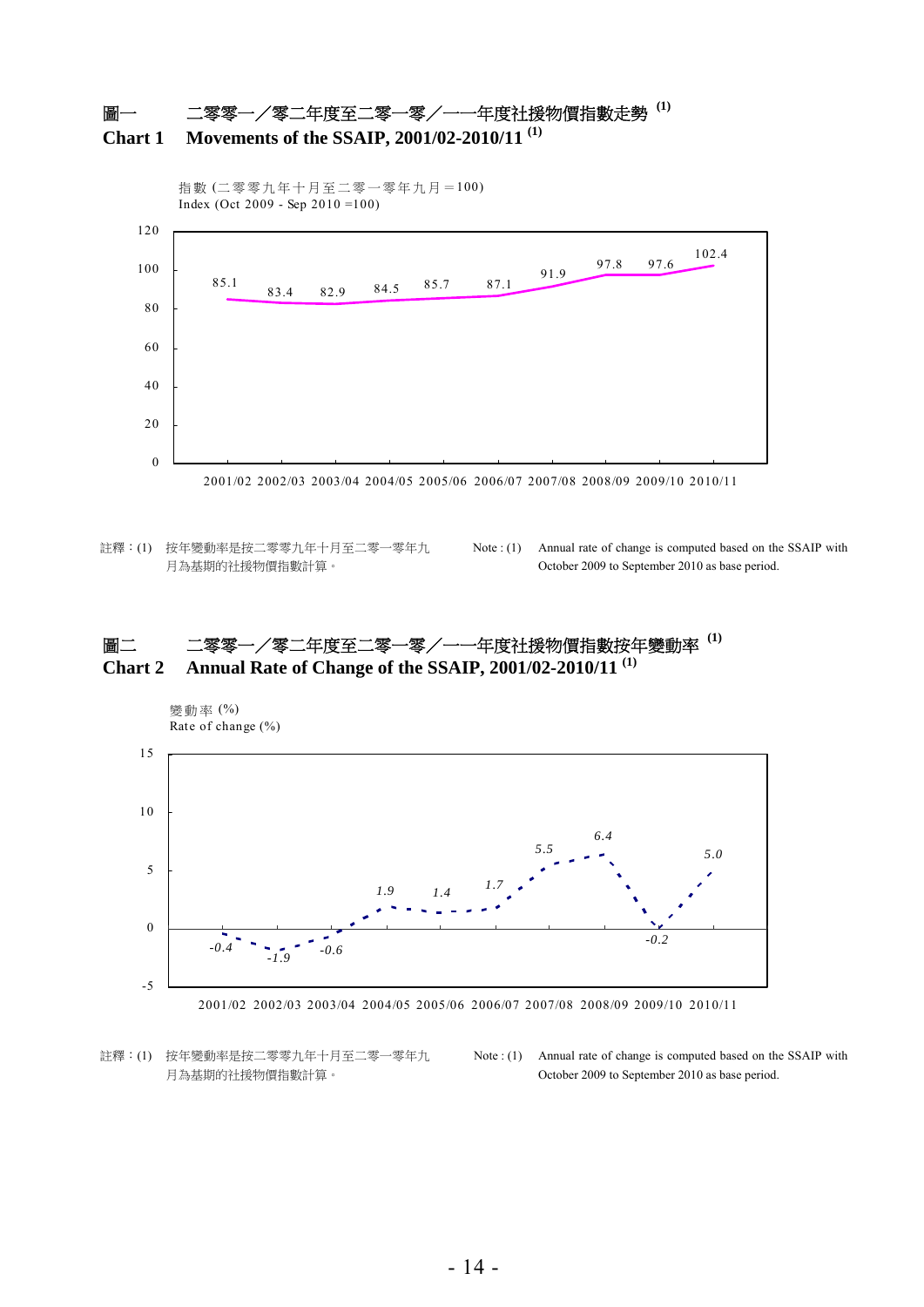4.1 為維持綜援計劃下標準金額及補助金的 購買力,政府已設立機制,定期每年檢討有關 金額的水平。在這個機制下,會參考社援指數 截至每年十月的 12 個月平均數與上一年同期 的平均數比較得出的變動率,以衡量綜援受助 人所面對綜援標準金額所涵蓋的商品及服務的 價格變動。政府會參考指數所反映的價格變 動,考慮是否需要調整標準金額及補助金。

# **4.** 指數的應用 **4. Application of the Index**

4.1 To maintain the purchasing power of the standard rates and supplements under the CSSA Scheme, the Government has put in place a mechanism to review their levels on an annual basis. Under this mechanism, the rate of change of SSAIP averaged for the 12 months ended October of a current year comparing with that of the preceding year will serve as a reference of the price changes that the CSSA recipients are experiencing insofar as the goods and services covered by the standard rate are concerned. The Government makes reference to the price changes reflected by the index and will consider making adjustment to the standard rates and supplements if necessary.